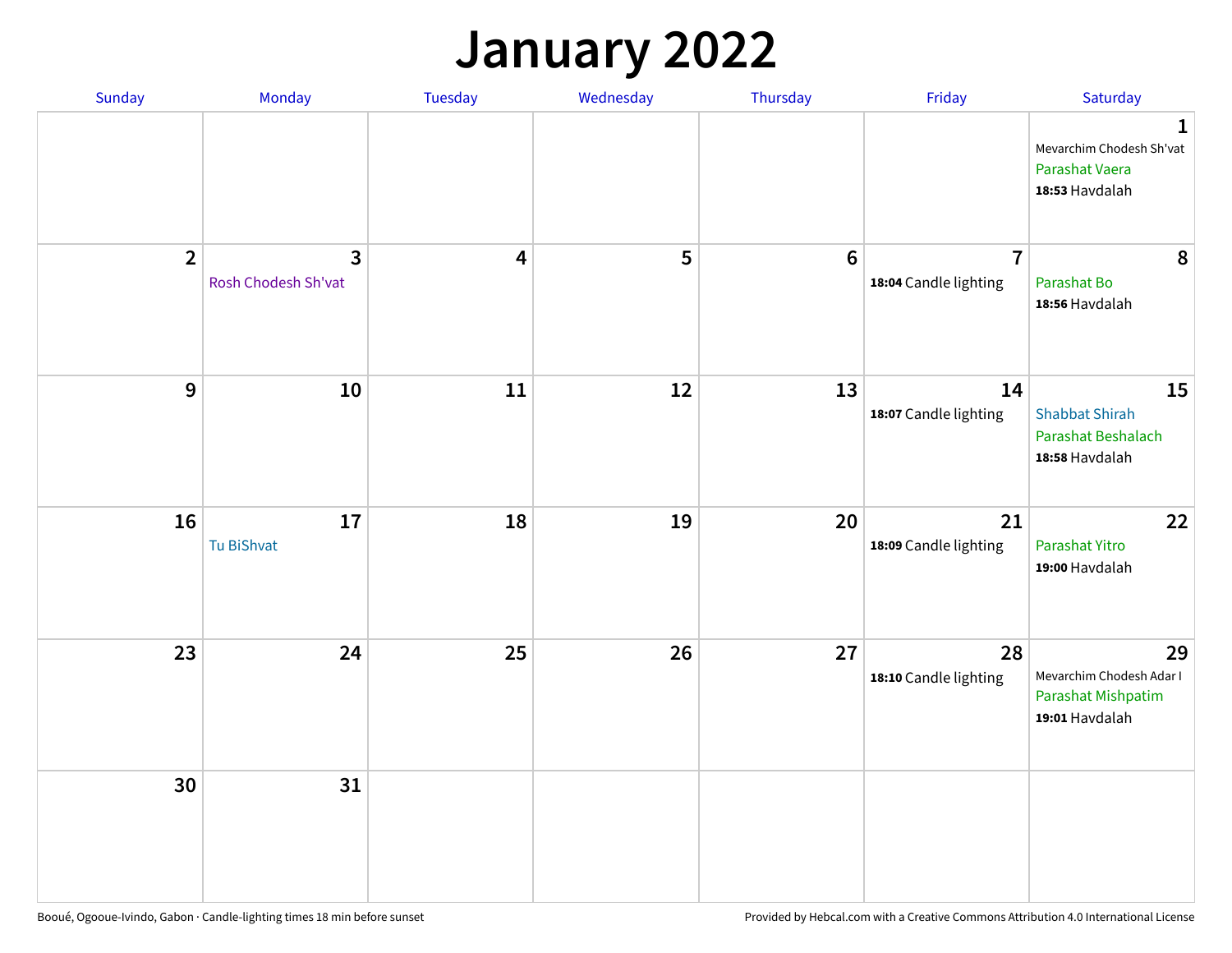# **February 2022**

| Sunday | Monday                  | <b>Tuesday</b>                      | Wednesday                             | Thursday | Friday                                           | Saturday                                                                                          |
|--------|-------------------------|-------------------------------------|---------------------------------------|----------|--------------------------------------------------|---------------------------------------------------------------------------------------------------|
|        |                         | $\mathbf{1}$<br>Rosh Chodesh Adar I | $\overline{2}$<br>Rosh Chodesh Adar I | 3        | $\overline{\mathbf{4}}$<br>18:11 Candle lighting | 5<br>Parashat Terumah<br>19:02 Havdalah                                                           |
| $6\,$  | $\overline{\mathbf{7}}$ | 8                                   | 9                                     | 10       | 11<br>18:12 Candle lighting                      | 12<br>Parashat Tetzaveh<br>19:02 Havdalah                                                         |
| 13     | 14                      | 15<br><b>Purim Katan</b>            | 16                                    | 17       | 18<br>18:11 Candle lighting                      | 19<br>Parashat Ki Tisa<br>19:01 Havdalah                                                          |
| 20     | 21                      | 22                                  | 23                                    | 24       | 25<br>18:10 Candle lighting                      | 26<br><b>Shabbat Shekalim</b><br>Mevarchim Chodesh Adar II<br>Parashat Vayakhel<br>19:00 Havdalah |
| 27     | 28                      |                                     |                                       |          |                                                  |                                                                                                   |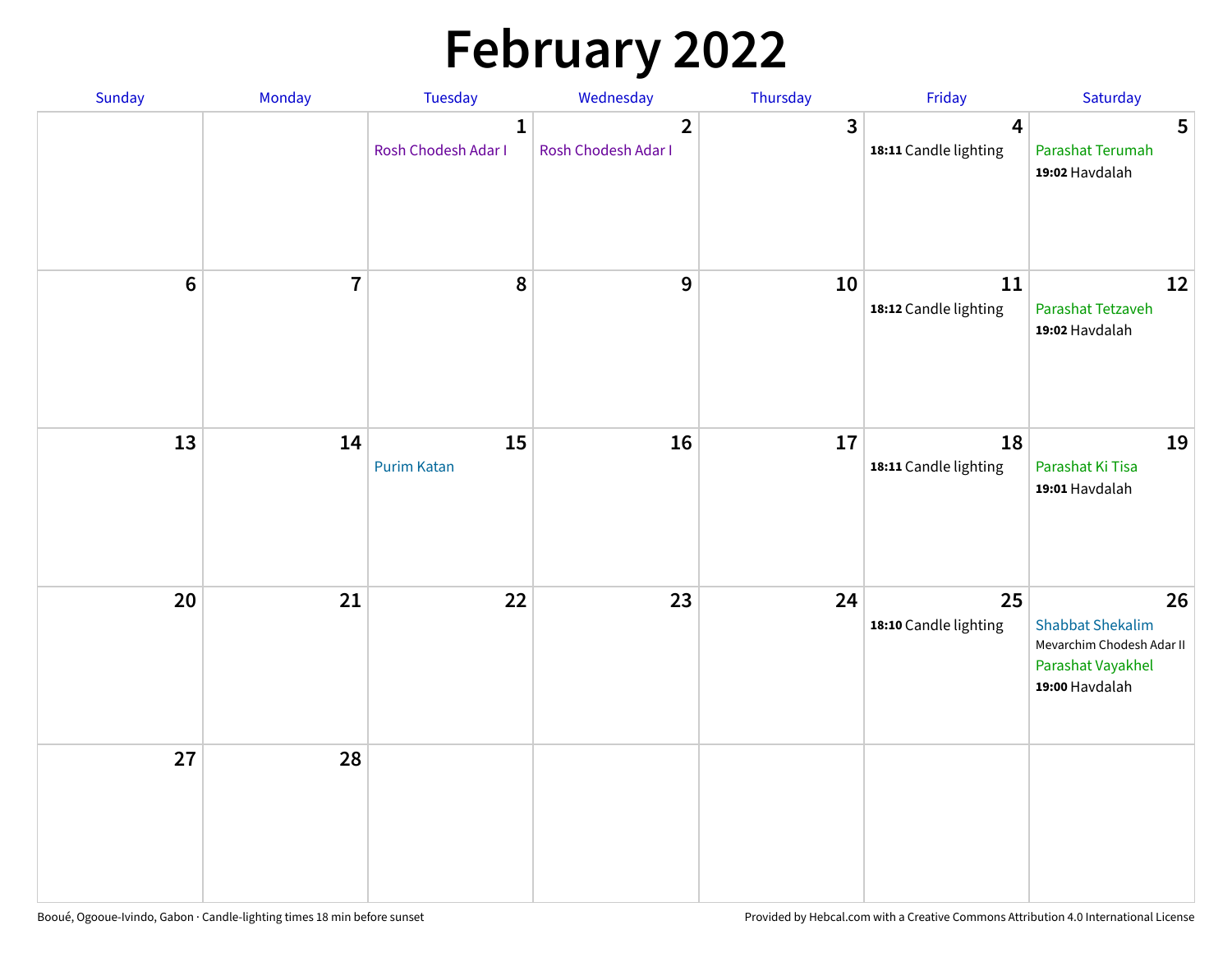## **March 2022**

| Sunday           | Monday         | <b>Tuesday</b> | Wednesday                                                                         | Thursday                  | Friday                                              | Saturday                                                                                   |
|------------------|----------------|----------------|-----------------------------------------------------------------------------------|---------------------------|-----------------------------------------------------|--------------------------------------------------------------------------------------------|
|                  |                | $\mathbf{1}$   | $\overline{2}$                                                                    | 3<br>Rosh Chodesh Adar II | 4<br>Rosh Chodesh Adar II<br>18:09 Candle lighting  | 5<br>Parashat Pekudei<br>18:58 Havdalah                                                    |
| $\boldsymbol{6}$ | $\overline{7}$ | 8              | 9                                                                                 | 10                        | 11<br>18:07 Candle lighting                         | 12<br><b>Shabbat Zachor</b><br>Parashat Vayikra<br>18:56 Havdalah                          |
| 13               | 14             | 15             | 16<br>05:17 Fast begins<br>Ta'anit Esther<br>18:49 Fast ends<br><b>Erev Purim</b> | 17<br>Purim               | 18<br><b>Shushan Purim</b><br>18:05 Candle lighting | 19<br>Parashat Tzav<br>18:54 Havdalah                                                      |
| 20               | 21             | 22             | 23                                                                                | 24                        | 25<br>18:03 Candle lighting                         | 26<br><b>Shabbat Parah</b><br>Mevarchim Chodesh Nisan<br>Parashat Shmini<br>18:52 Havdalah |
| 27               | 28             | 29             | 30                                                                                | 31                        |                                                     |                                                                                            |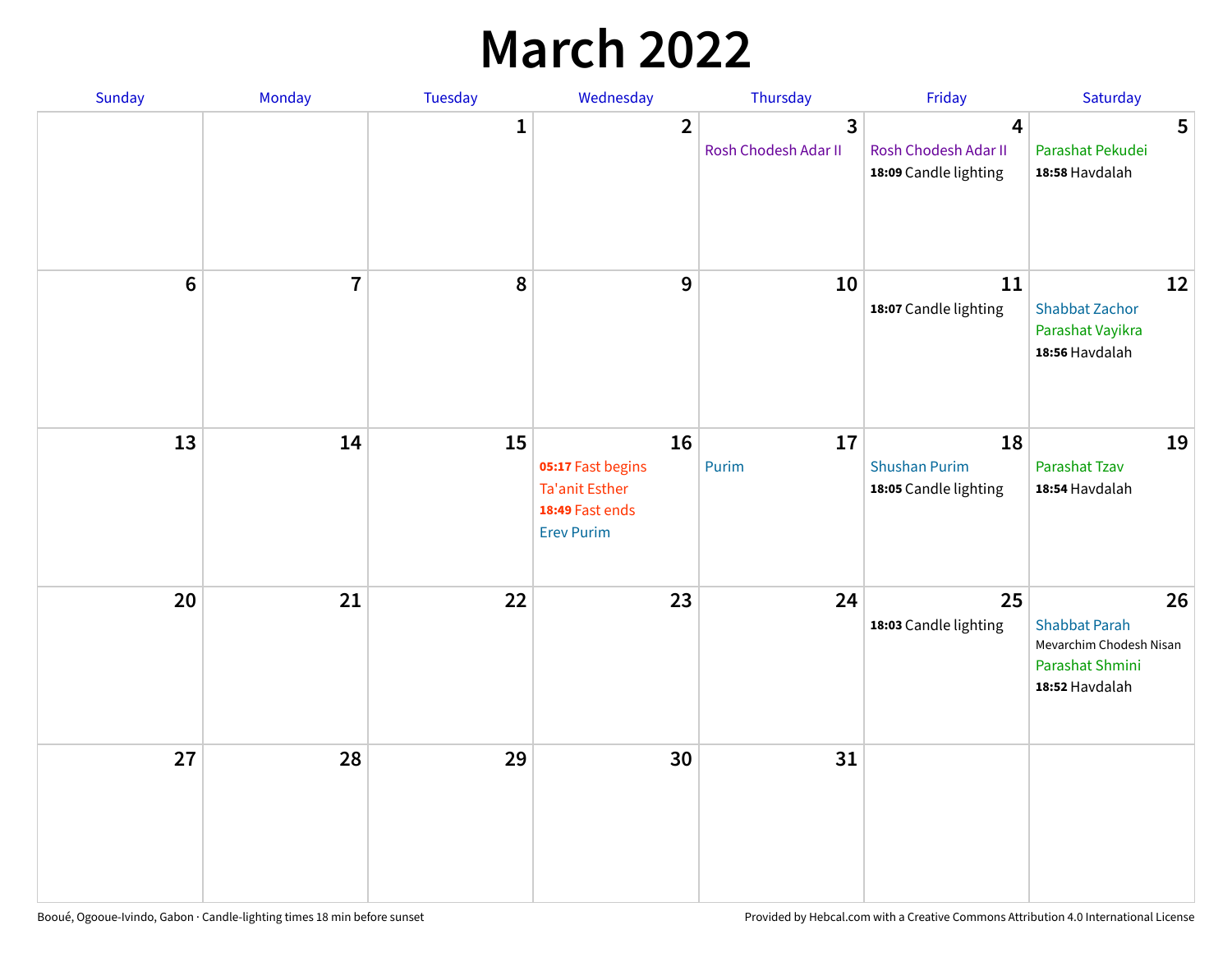## **April 2022**

| Sunday                                   | Monday                  | <b>Tuesday</b>         | Wednesday             | Thursday                                        | Friday                                                                                            | Saturday                                                                                                            |
|------------------------------------------|-------------------------|------------------------|-----------------------|-------------------------------------------------|---------------------------------------------------------------------------------------------------|---------------------------------------------------------------------------------------------------------------------|
|                                          |                         |                        |                       |                                                 | $\mathbf{1}$<br>18:01 Candle lighting                                                             | $\overline{2}$<br><b>Shabbat HaChodesh</b><br><b>Rosh Chodesh Nisan</b><br><b>Parashat Tazria</b><br>18:50 Havdalah |
| 3                                        | $\overline{\mathbf{4}}$ | 5                      | $6\phantom{1}6$       | $\overline{7}$                                  | 8<br>17:59 Candle lighting                                                                        | 9<br><b>Shabbat HaGadol</b><br>Parashat Metzora<br>18:48 Havdalah                                                   |
| 10                                       | 11<br>Yom HaAliyah      | 12                     | 13                    | 14                                              | 15<br>05:07 Fast begins<br><b>Ta'anit Bechorot</b><br><b>Erev Pesach</b><br>17:57 Candle lighting | 16<br>Pesach I<br>18:46 Candle lighting                                                                             |
| 17<br><b>Pesach II</b><br>18:46 Havdalah | 18<br>Pesach III (CH"M) | 19<br>Pesach IV (CH"M) | 20<br>Pesach V (CH"M) | 21<br>Pesach VI (CH"M)<br>17:56 Candle lighting | 22<br><b>Pesach VII</b><br>17:56 Candle lighting                                                  | 23<br><b>Pesach VIII</b><br>18:45 Havdalah                                                                          |
| 24                                       | 25                      | 26                     | 27                    | 28<br>Yom HaShoah                               | 29<br>17:54 Candle lighting                                                                       | 30<br>Mevarchim Chodesh Iyyar<br>Parashat Achrei Mot<br>18:45 Havdalah                                              |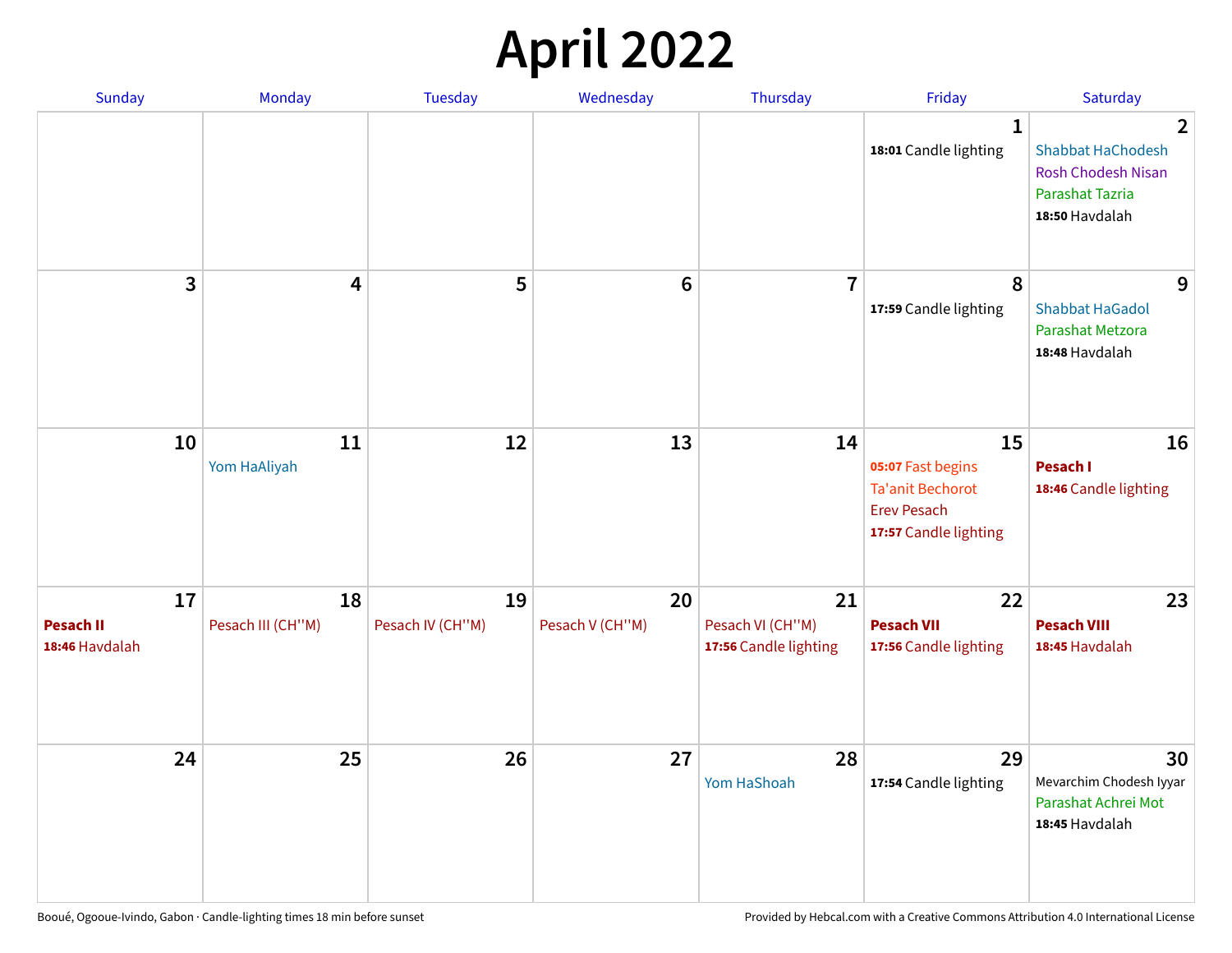## **May 2022**

| Sunday                  | Monday                               | Tuesday                         | Wednesday          | Thursday            | Friday                                  | Saturday                                                               |
|-------------------------|--------------------------------------|---------------------------------|--------------------|---------------------|-----------------------------------------|------------------------------------------------------------------------|
| 1<br>Rosh Chodesh Iyyar | $\overline{2}$<br>Rosh Chodesh Iyyar | 3                               | 4<br>Yom HaZikaron | 5<br>Yom HaAtzma'ut | $6\phantom{1}$<br>17:54 Candle lighting | $\overline{7}$<br>Parashat Kedoshim<br>18:44 Havdalah                  |
| $\pmb{8}$               | $\mathbf{9}$                         | 10                              | 11                 | 12                  | 13<br>17:53 Candle lighting             | 14<br><b>Parashat Emor</b><br>18:44 Havdalah                           |
| 15<br>Pesach Sheni      | 16                                   | 17                              | 18                 | 19<br>Lag BaOmer    | 20<br>17:54 Candle lighting             | 21<br>Parashat Behar<br>18:45 Havdalah                                 |
| 22                      | 23                                   | 24                              | 25                 | 26                  | 27<br>17:54 Candle lighting             | 28<br>Mevarchim Chodesh Sivan<br>Parashat Bechukotai<br>18:46 Havdalah |
| 29<br>Yom Yerushalayim  | 30                                   | 31<br><b>Rosh Chodesh Sivan</b> |                    |                     |                                         |                                                                        |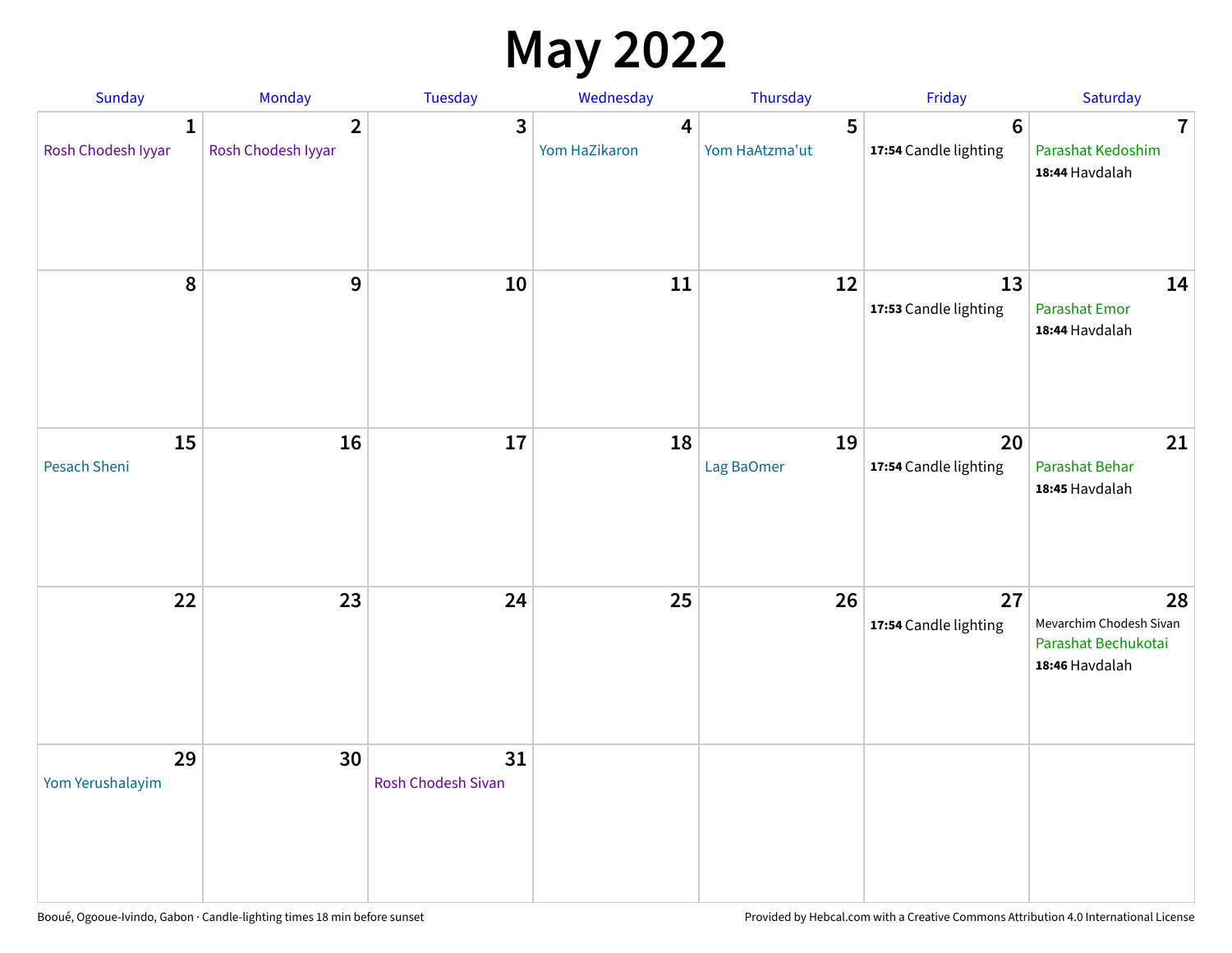#### **June 2022**

| Sunday                                         | Monday                                                | Tuesday        | Wednesday                       | Thursday                        | Friday                      | Saturday                                                               |
|------------------------------------------------|-------------------------------------------------------|----------------|---------------------------------|---------------------------------|-----------------------------|------------------------------------------------------------------------|
|                                                |                                                       |                | 1                               | $\overline{2}$                  | 3<br>17:55 Candle lighting  | 4<br><b>Erev Shavuot</b><br>Parashat Bamidbar<br>18:47 Candle lighting |
| 5<br><b>Shavuot I</b><br>18:48 Candle lighting | $6\phantom{1}$<br><b>Shavuot II</b><br>18:48 Havdalah | $\overline{7}$ | 8                               | 9                               | 10<br>17:57 Candle lighting | 11<br><b>Parashat Nasso</b><br>18:49 Havdalah                          |
| 12                                             | 13                                                    | 14             | 15                              | 16                              | 17<br>17:58 Candle lighting | 18<br>Parashat Beha'alotcha<br>18:50 Havdalah                          |
| 19                                             | 20                                                    | 21             | 22                              | 23                              | 24<br>18:00 Candle lighting | 25<br>Mevarchim Chodesh Tamuz<br>Parashat Sh'lach<br>18:52 Havdalah    |
| 26                                             | 27                                                    | 28             | 29<br><b>Rosh Chodesh Tamuz</b> | 30<br><b>Rosh Chodesh Tamuz</b> |                             |                                                                        |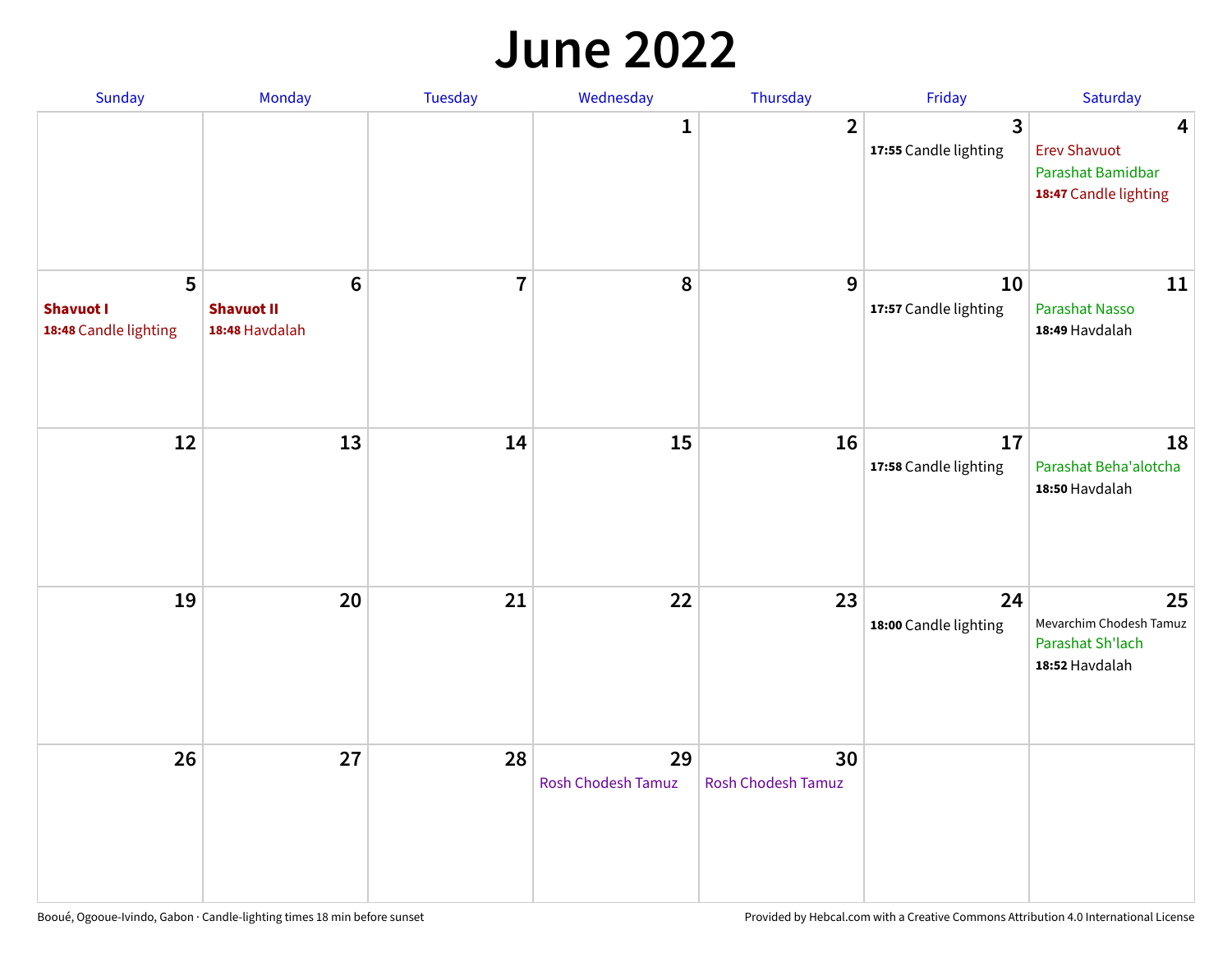## **July 2022**

| Sunday                                                           | Monday                  | Tuesday | Wednesday | Thursday       | Friday                                         | Saturday                                                                |
|------------------------------------------------------------------|-------------------------|---------|-----------|----------------|------------------------------------------------|-------------------------------------------------------------------------|
|                                                                  |                         |         |           |                | $\mathbf{1}$<br>18:01 Candle lighting          | $\overline{2}$<br>Parashat Korach<br>18:53 Havdalah                     |
| $\mathbf{3}$                                                     | $\overline{\mathbf{4}}$ | 5       | $\bf 6$   | $\overline{7}$ | $\pmb{8}$<br>18:02 Candle lighting             | 9<br>Parashat Chukat<br>18:54 Havdalah                                  |
| 10                                                               | 11                      | 12      | 13        | 14             | 15<br>18:03 Candle lighting                    | 16<br><b>Parashat Balak</b><br>18:55 Havdalah                           |
| 17<br>05:09 Fast begins<br><b>Tzom Tammuz</b><br>18:49 Fast ends | 18                      | 19      | 20        | 21             | 22<br>18:04 Candle lighting                    | 23<br>Mevarchim Chodesh Av<br><b>Parashat Pinchas</b><br>18:55 Havdalah |
| 24                                                               | 25                      | 26      | 27        | 28             | 29<br>Rosh Chodesh Av<br>18:04 Candle lighting | 30<br>Parashat Matot-Masei<br>18:54 Havdalah                            |
| 31                                                               |                         |         |           |                |                                                |                                                                         |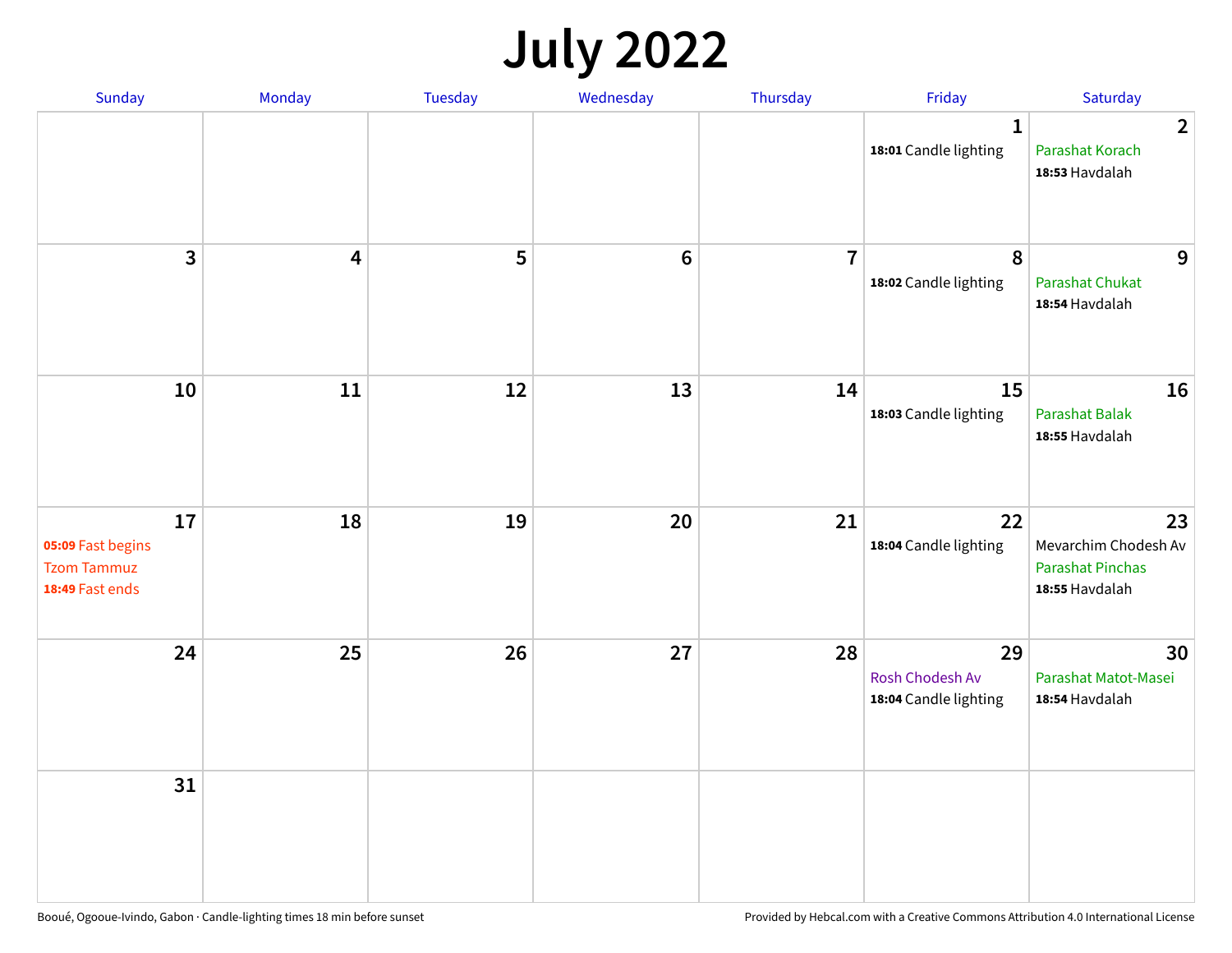## **August 2022**

| Sunday                                                      | Monday       | Tuesday                 | Wednesday | Thursday | Friday                                 | Saturday                                                                                                                       |
|-------------------------------------------------------------|--------------|-------------------------|-----------|----------|----------------------------------------|--------------------------------------------------------------------------------------------------------------------------------|
|                                                             | $\mathbf{1}$ | $\overline{\mathbf{2}}$ | 3         | 4        | 5<br>18:03 Candle lighting             | $6\phantom{1}6$<br><b>Shabbat Chazon</b><br>18:22 Fast begins<br>Erev Tish'a B'Av<br><b>Parashat Devarim</b><br>18:54 Havdalah |
| $\overline{7}$<br>Tish'a B'Av (observed)<br>18:47 Fast ends | 8            | 9                       | 10        | 11       | 12<br>Tu B'Av<br>18:02 Candle lighting | 13<br><b>Shabbat Nachamu</b><br>Parashat Vaetchanan<br>18:52 Havdalah                                                          |
| 14                                                          | 15           | 16                      | 17        | 18       | 19<br>18:01 Candle lighting            | 20<br>Mevarchim Chodesh Elul<br>Parashat Eikev<br>18:50 Havdalah                                                               |
| 21                                                          | 22           | 23                      | 24        | 25       | 26<br>17:59 Candle lighting            | 27<br><b>Rosh Chodesh Elul</b><br>Parashat Re'eh<br>18:48 Havdalah                                                             |
| 28<br>Rosh Hashana LaBehemot<br>Rosh Chodesh Elul           | 29           | 30                      | 31        |          |                                        |                                                                                                                                |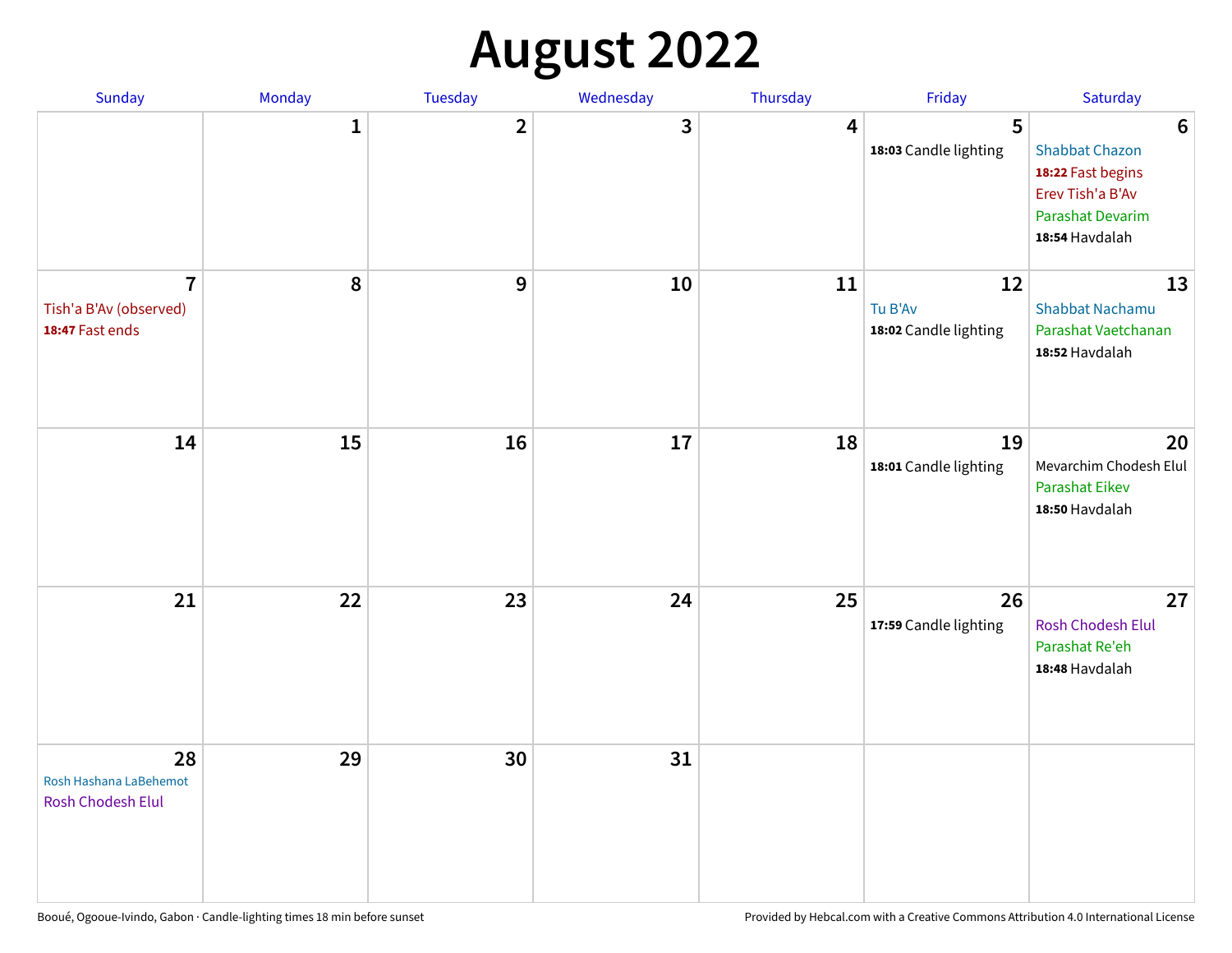## **September 2022**

| Sunday                                           | Monday                                           | Tuesday                                        | Wednesday                                                          | Thursday     | Friday                                  | Saturday                                                  |
|--------------------------------------------------|--------------------------------------------------|------------------------------------------------|--------------------------------------------------------------------|--------------|-----------------------------------------|-----------------------------------------------------------|
|                                                  |                                                  |                                                |                                                                    | $\mathbf{1}$ | $\overline{2}$<br>17:57 Candle lighting | 3<br><b>Parashat Shoftim</b><br>18:46 Havdalah            |
| $\overline{\mathbf{4}}$                          | 5                                                | $6\phantom{1}6$                                | $\overline{7}$                                                     | 8            | 9<br>17:54 Candle lighting              | 10<br>Parashat Ki Teitzei<br>18:43 Havdalah               |
| $11\,$                                           | 12                                               | 13                                             | 14                                                                 | 15           | 16<br>17:52 Candle lighting             | 17<br>Leil Selichot<br>Parashat Ki Tavo<br>18:41 Havdalah |
| 18                                               | 19                                               | 20                                             | 21                                                                 | 22           | 23<br>17:49 Candle lighting             | 24<br>Parashat Nitzavim<br>18:38 Havdalah                 |
| 25<br>Erev Rosh Hashana<br>17:49 Candle lighting | 26<br>Rosh Hashana 5783<br>18:38 Candle lighting | 27<br><b>Rosh Hashana II</b><br>18:37 Havdalah | 28<br>04:59 Fast begins<br><b>Tzom Gedaliah</b><br>18:31 Fast ends | 29           | 30<br>17:47 Candle lighting             |                                                           |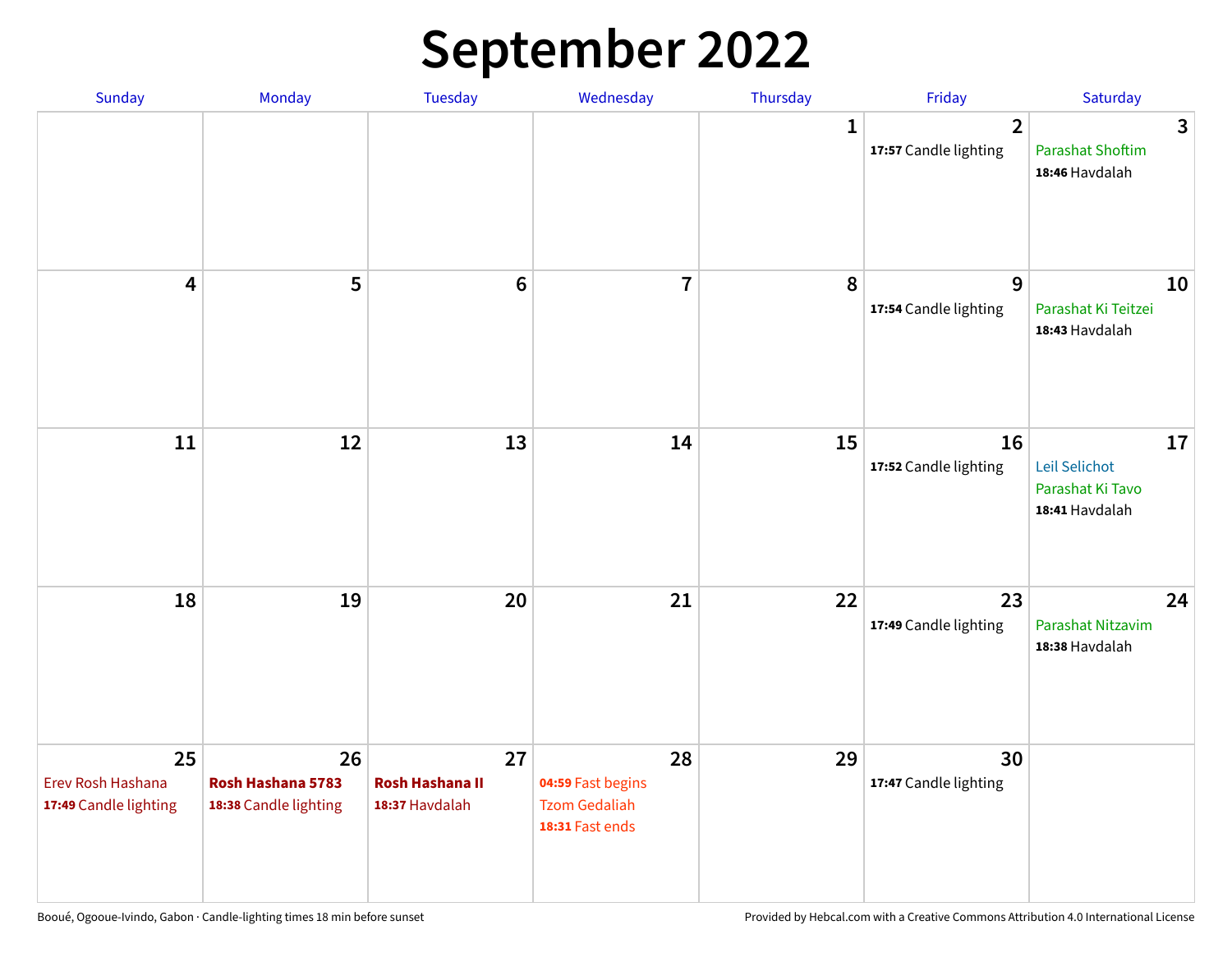## **October 2022**

| Sunday                                                   | Monday                                               | <b>Tuesday</b>                                                    | Wednesday                                | Thursday               | Friday                                         | Saturday                                                                |
|----------------------------------------------------------|------------------------------------------------------|-------------------------------------------------------------------|------------------------------------------|------------------------|------------------------------------------------|-------------------------------------------------------------------------|
|                                                          |                                                      |                                                                   |                                          |                        |                                                | 1<br><b>Shabbat Shuva</b><br>Parashat Vayeilech<br>18:36 Havdalah       |
| $\overline{2}$                                           | $\overline{\mathbf{3}}$                              | $\overline{4}$<br><b>Erev Yom Kippur</b><br>17:46 Candle lighting | 5<br><b>Yom Kippur</b><br>18:35 Havdalah | 6                      | $\overline{7}$<br>17:45 Candle lighting        | 8<br>Parashat Ha'Azinu<br>18:34 Havdalah                                |
| 9<br><b>Erev Sukkot</b><br>17:44 Candle lighting         | 10<br><b>Sukkot I</b><br>18:33 Candle lighting       | 11<br><b>Sukkot II</b><br>18:33 Havdalah                          | 12<br>Sukkot III (CH"M)                  | 13<br>Sukkot IV (CH"M) | 14<br>Sukkot V (CH"M)<br>17:43 Candle lighting | 15<br>Sukkot VI (CH"M)<br>18:32 Havdalah                                |
| 16<br>Sukkot VII (Hoshana Raba)<br>17:43 Candle lighting | 17<br><b>Shmini Atzeret</b><br>18:32 Candle lighting | 18<br><b>Simchat Torah</b><br>18:32 Havdalah                      | 19                                       | 20                     | 21<br>17:42 Candle lighting                    | 22<br>Mevarchim Chodesh Cheshvan<br>Parashat Bereshit<br>18:31 Havdalah |
| 23                                                       | 24                                                   | 25<br>Rosh Chodesh Cheshvan                                       | 26<br>Rosh Chodesh Cheshvan              | 27                     | 28<br>17:41 Candle lighting                    | 29<br><b>Parashat Noach</b><br>18:31 Havdalah                           |
| 30                                                       | 31                                                   |                                                                   |                                          |                        |                                                |                                                                         |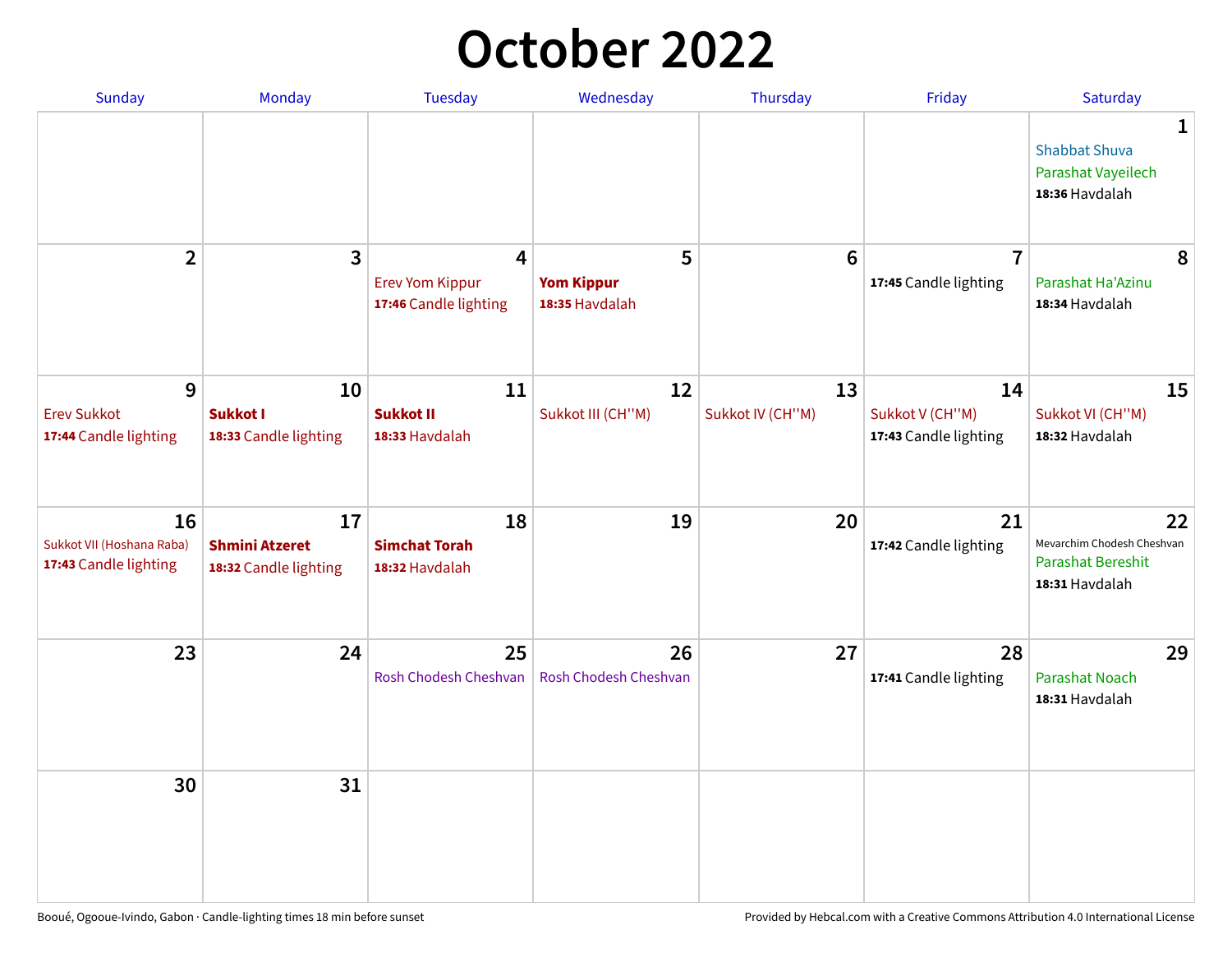### **November 2022**

| Sunday         | Monday                  | <b>Tuesday</b>                                 | Wednesday               | Thursday                  | Friday                                             | Saturday                                                                 |
|----------------|-------------------------|------------------------------------------------|-------------------------|---------------------------|----------------------------------------------------|--------------------------------------------------------------------------|
|                |                         | $\mathbf{1}$<br>Yom HaAliyah School Observance | $\overline{\mathbf{2}}$ | $\mathbf{3}$              | $\overline{\mathbf{4}}$<br>17:41 Candle lighting   | 5<br>Parashat Lech-Lecha<br>18:31 Havdalah                               |
| $6\phantom{1}$ | $\overline{\mathbf{7}}$ | 8                                              | $\boldsymbol{9}$        | 10                        | 11<br>17:41 Candle lighting                        | 12<br>Parashat Vayera<br>18:32 Havdalah                                  |
| 13             | 14                      | 15                                             | 16                      | 17                        | 18<br>17:43 Candle lighting                        | 19<br>Mevarchim Chodesh Kislev<br>Parashat Chayei Sara<br>18:34 Havdalah |
| 20             | 21                      | 22                                             | 23<br>Sigd              | 24<br>Rosh Chodesh Kislev | 25<br>Rosh Chodesh Kislev<br>17:44 Candle lighting | 26<br><b>Parashat Toldot</b><br>18:36 Havdalah                           |
| 27             | 28                      | 29                                             | 30                      |                           |                                                    |                                                                          |